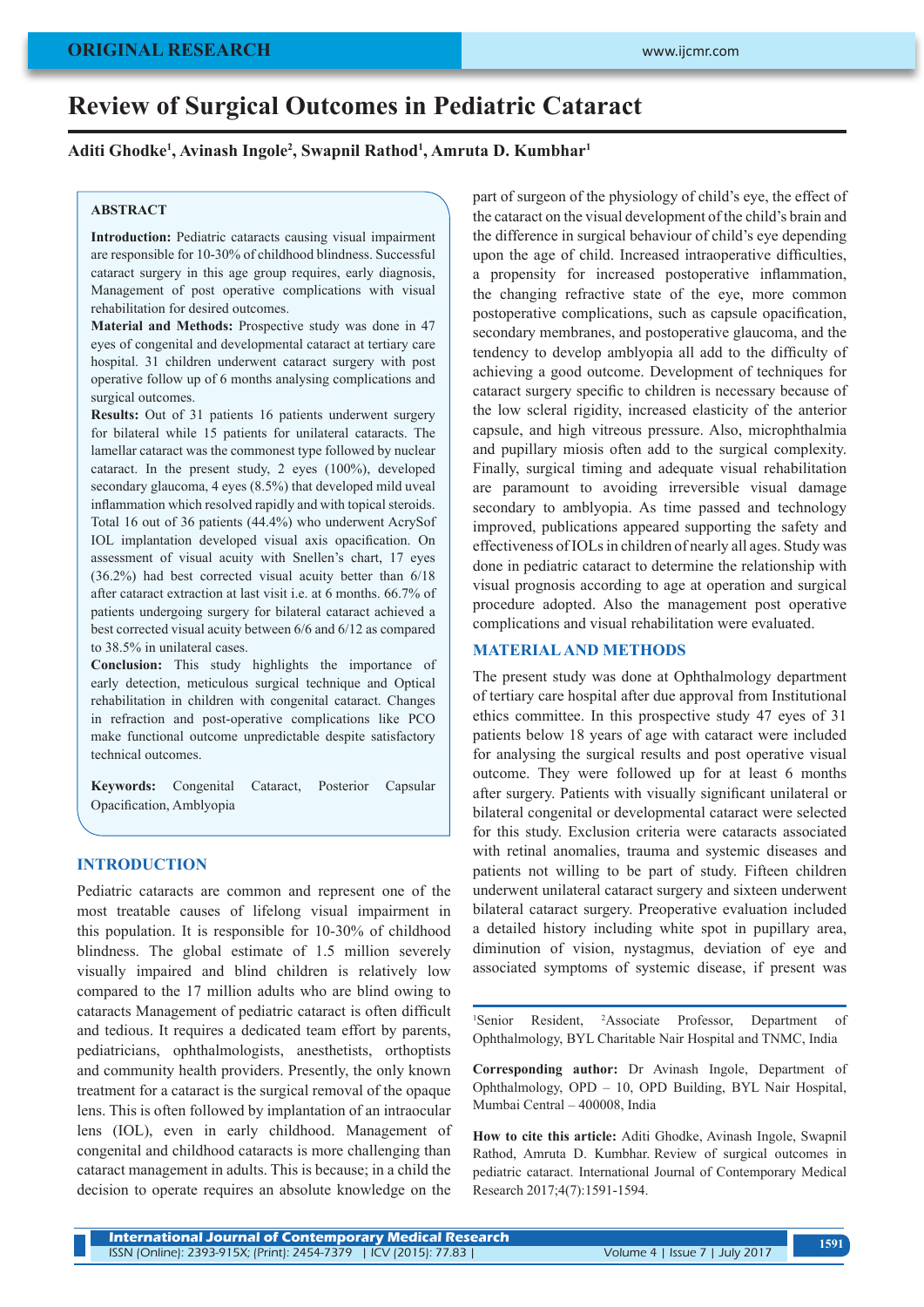| Group                                              | Age       | Surgical technique                           | No of eves | Percentage |
|----------------------------------------------------|-----------|----------------------------------------------|------------|------------|
|                                                    | $<$ 2yrs  | Anterior vitrectomy without IOL implantation |            | 23.4       |
|                                                    | $2-6$ yrs | IOL implantation with anterior vitrectomy    |            | 53.2       |
|                                                    | $>6$ yrs  | IOL was inserted without anterior vitrectomy |            | 23.4       |
|                                                    | Total     |                                              |            | 100.0      |
| Table-1: Pediatric cataract and surgical technique |           |                                              |            |            |

| <b>Sr</b>                                              | <b>Complications</b>    | Group | Group | Group |  |
|--------------------------------------------------------|-------------------------|-------|-------|-------|--|
| $\mathbf{N}\mathbf{0}$                                 |                         |       |       |       |  |
|                                                        | PC <sub>0</sub>         |       |       |       |  |
| $\overline{2}$                                         | Secondary glaucoma      |       |       |       |  |
| $\mathbf{3}$                                           | Uveal Inflammation      |       |       |       |  |
|                                                        | <b>IOL</b> Decentration |       |       |       |  |
| Table-2: Post operative complications in patients with |                         |       |       |       |  |
| pediatric cataract                                     |                         |       |       |       |  |
|                                                        |                         |       |       |       |  |

| <b>Visual acuity</b>                        | Hand $-6/60$ | $6/36 - 6/18$ | >6/18 | <b>Total</b> |  |
|---------------------------------------------|--------------|---------------|-------|--------------|--|
| Group II                                    | 4،           |               |       |              |  |
| Group III                                   |              |               |       |              |  |
| <b>Table-3:</b> Pre Operative visual acuity |              |               |       |              |  |

Obtained. A thorough ophthalmologic examination was performed preoperatively with assessment of visual acuity and biomicroscopic examination was performed using Haag-Streit slit lamp system (Table-3). The type, size, density and morphology of cataract were noted using diffuse, focal and retro-illumination. Fundus examination was done with indirect ophthalmoscope, wherever fundus evaluation was not possible due to total cataract, a B Scan ultrasound examination was performed to rule out any posterior segment pathology. The central corneal curvature was measured using autokeratometry. Lens power was determined using the modified SRK-II, T and Hoffer Q formulae, aiming for emmetropia. Intraocular pressure was assessed by noncontact tonometer. Lab investigations for anaesthesia fitness were done along with TORCH titres, galactokinase levels, amino acids and urine for reducing substances. Patients were divided into three groups according to the age and subsequent surgical steps. Group 1 included patients below 2 years of age. Group 2 included patients of age 2-6 years while group 3 included patients of age more than 6 years. (Table 1) In group 1, two limbal incisions were made with side port at 10 and 2 O'clock positions, one for anterior chamber (AC) maintainer and other one for aspiration cannula. Sodium hyaluronate 1.4% was injected. Anterior Capsulorhexis was done with the help of trypan blue staining. Hydrodissection was done to separate nucleus from capsule to allow safe inbag nuclear aspiration Lens material was aspirated using bimanual irrigation aspiration or phacoaspiration Thorough cortical clean up was done. Posterior capsulorhexis i.e. PCC (3.5-4 mm) was performed using capsulorhexis forceps. Limited anterior vitrectomy (one third) was performed .IOL was not implanted in this group. In group 2, the same procedure was performed with an AcrySof foldable IOL 12- 12.5 mm in size (5.5-6 mm optic size) was implanted in the bag. In group 3, a procedure similar to group 2 is performed but no PCCC and anterior vitrectomy was done.(Table 1).

A combination of antibiotic-corticosteroid eye drops every 1 hourly with a mild mydriatic agent twice daily was given for the first week with tapering over 3 weeks. Short course of systemic corticosteroids (1mg/kg body weight) was used in tapering dose to overcome the intense inflammatory response in the younger children. Patients were meticulously followed up on first postoperative day, three months and six months and complications if any were recorded and treated . During follow up, spectacle correction of residual ametropia and occlusion therapy were performed as early as possible after cataract surgery. Typical occlusion therapy regimens for infantile onset were 6 to 8 hours per day and for later onset, 2 to 6 hours per day in unilateral cases, with adjustments according to the degree of amblyopia in bilateral cases. Statistical analysis

Statistical data were obtained using SPSS 11.2 software. Qualitative data (complication rates and visual outcomes between the three different groups associated with surgical procedures) were compared using the chi-square test and Mann-Whitney U test. P-values of <0.05 were considered significant. The results were correlated with those in the available literature.

## **RESULTS**

Our study shows that lamellar cataract was the commonest followed by nuclear variety. Visual acuity could be tested with a Snellen's acuity chart in 22 of 31 patients, age ranging from 3 to 13 years (verbal group) while in 9 patients with age less than 2, fixation method was used. Thirty-two eyes from 16 patients underwent surgery for bilateral congenital cataracts and fifteen eyes from 15 patients underwent surgery for unilateral cataract. Out of the total 47 eyes operated, 24 (51.1%) developed PCO while 2 developed secondary glaucoma, 4 had mild uveal inflammation and 1 had IOL decentration. We also compared the complication rates between the patients who underwent cataract surgery before and after 1 year of age. Total 24 of 47 eyes (51.1%) developed PCO (Table 2). The only patient who underwent a bilateral cataract surgery at 1 month age, developed bilateral secondary glaucoma. Four of the 47 eyes (8.5%) developed mild uveal inflammation. Post op complications such as endophthalmitis, Cystoid macular edema or retinal detachment were not observed in current study. Out of the 31 patients, visual acuity could not be assessed with Snellen's chart in all 11 patients (16 eyes) below 2 years of age. Of the 31 eyes that could be checked for visual acuity with Snellen's chart, 17 eyes (36.2%) had best corrected visual acuity better than 6/18 after cataract extraction at last visit (Table 4). We also studied the best corrected visual acuity on Snellen's chart according to the laterality of the pathology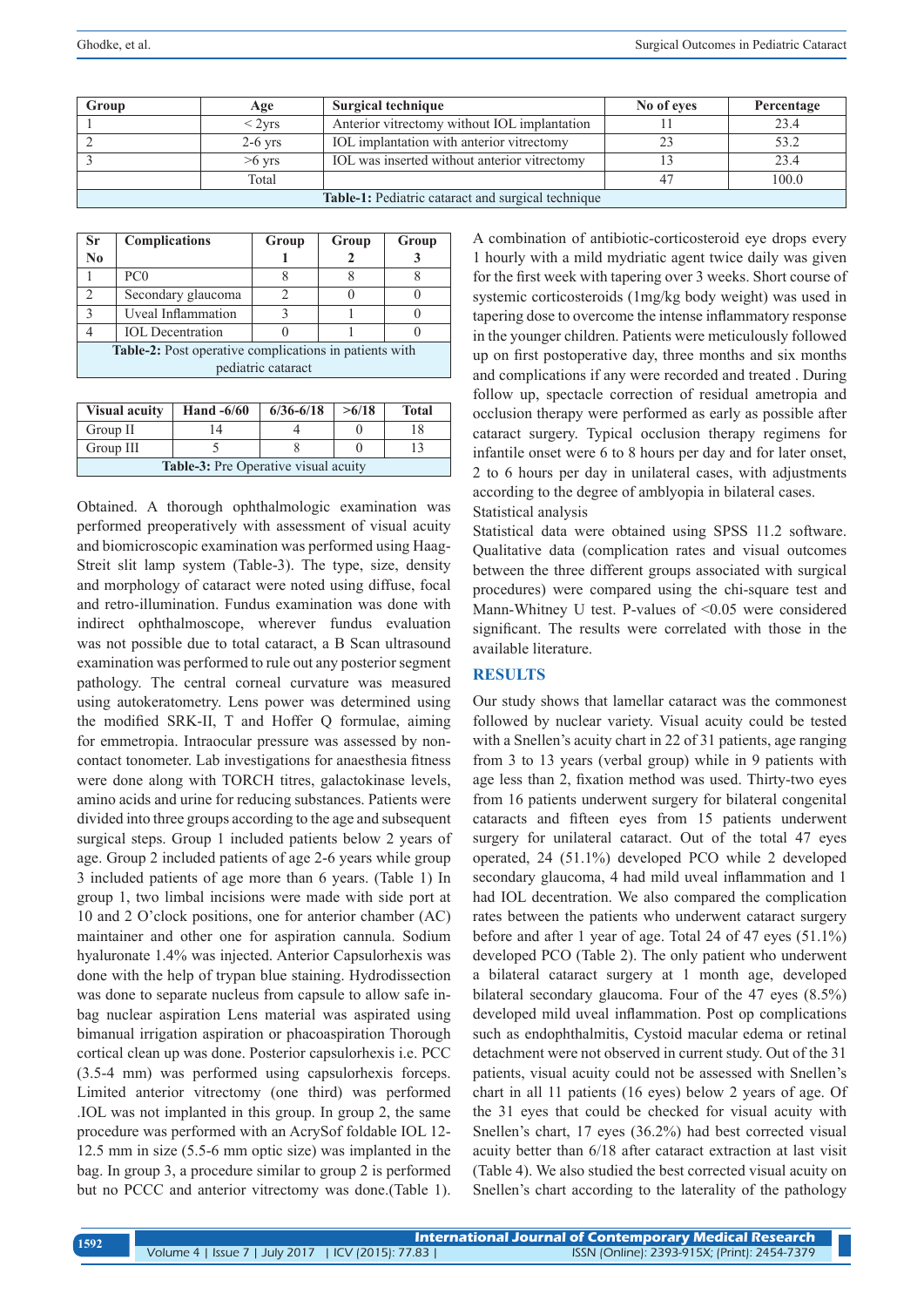| <b>Visual acuity</b>                  | $HM-6/60$ | $6/36 - 6/18$ | >6/18 | <b>Total</b> |  |
|---------------------------------------|-----------|---------------|-------|--------------|--|
| Group II                              |           |               | 10    |              |  |
| Group III                             |           |               |       |              |  |
| Table-4: Post Operative visual acuity |           |               |       |              |  |

and depending upon the presence or absence of associated ocular anomalies viz. strabismus and nystagmus. Out of the 15 cases of unilateral cataract, visual acuity could be tested in 14 cases while in one of the patient below 2 years it could not be tested by Snellen's chart. Out of the 16 cases of unilateral cataract, visual acuity could be tested in 9 cases by Snellen's chart. Thus 66.7% of patients undergoing surgery for bilateral cataract achieved a best corrected visual acuity between 6/6 and 6/12 as compared to 38.5% in unilateral cases. Unilateral congenital cataracts (*p*=0.025) showed significantly poorer visual outcomes than bilateral cataracts. Nuclear cataracts had a significantly poorer visual outcome than lamellar cataracts  $(p=0.016)$  while total cataracts had a poorer outcome than nuclear cataracts (*p*=0.012). Congenital cataracts with strabismus (*p*=0.019) showed significantly poorer visual outcomes than without strabismus.

## **DISCUSSION**

According to the World Health Organization (WHO), every minute one child goes blind somewhere in the world<sup>5</sup> In 1992 WHO estimated that there are 1.5 million children with severe visual impairment (SVI) or blindness (BL) in the world.<sup>6</sup> The prevalence of childhood cataracts has been reported as 1 to15 per 10,000 children.<sup>7</sup> The wide range is because of the variety of methods, different age groups, and varying case definitions used in the studies, as well as true differences between populations.7 Childhood cataracts can be classified as congenital, infantile, or juvenile, depending on the age at onset. In this study 31 patients with congenital cataracts were evaluated with respect to the laterality, cataract type, associated ocular pathologies (strabismus, nystagmus), age at the time of surgery and surgical technique. The age of the patients varied from 1 month to 13 years. The mean age at the time of surgery was 5.08 years. Study included significantly more number of males (18) than females (8). The mean age of presentation of cataract in current study was 5.08 years. This is consistent with the results in study conducted by Khandekar et al<sup>9</sup> in central India. They attributed it to less access to eye care facilities available to females in India. Late presentation for congenital cataract is associated with poor visual outcome and is a matter of concern in developing countries like India. In the current study 16 patients underwent surgery for bilateral congenital cataracts while 15 patients underwent surgery for unilateral cataracts. This indicates that there was no significant difference in unilateral or bilateral cataracts. This is discordant with Khandekar et al8 who found that the rate of unilateral cataract to be six times the number of bilateral cataract. This can be attributed mainly to the exclusion of traumatic cataract in the present study, which is the main cause of cataracts in countries like India. We found better visual prognosis in lamellar cataract. This improved prognosis has been related by Pandey et

al to the later development of the lamellar cataract such that during the critical period of visual development, the cataract does not preclude normal visual development.<sup>9</sup> The evolution of pediatric cataract surgery continues, with many adult cataract surgery techniques being applied to children with only minor technical adjustments. Implanting IOL in children aged two years and more is now widely accepted.<sup>10</sup> Lambert et al<sup>11</sup> reported that primary IOL implantation in cases of unilateral cataract surgery during first six months of life resulted in improved visual outcomes but a higher complications requiring reoperation. We performed primary AcrySof IOL implantation in all patients older than 2 years while PCC with anterior vitrectomy was performed in the rest of the patients. Hydrophobic AcrySof IOLs have been used more frequently during recent years. Although the use of AcrySof IOLs has improved intraoperative and postoperative outcomes in pediatric cataract surgery, these lenses have not obviated primary capsulectomy and anterior vitrectomy in children. Vasavada AR et al evaluated 103 consecutive eyes of 72 children with congenital cataract for visual axis opacification (VAO) after AcrySof intraocular lens implantation in pediatric eyes and concluded that AcrySof IOL implantation with appropriate management of the posterior capsule resulted in 39.8% of eyes with visual axis opacification.<sup>13</sup> In the current study we found that  $44.4\%$ of patients developed visual axis opacification after AcrySof intraocular lens implantation. In aggregate, the literature on VAO13-14 in children suggests that when the posterior capsule is left intact, pediatric patients show a similar VAO rate when implanted with an AcrySof IOL or a PMMA IOL. However, VAO after AcrySof implantation with an intact posterior capsule is more "proliferative," as opposed to the "fibrous" reaction commonly seen in conjunction with PMMA IOLs. After a primary posterior capsulotomy and an anterior vitrectomy, VAO is rare regardless of whether an AcrySof or a PMMA IOL is inserted. When it does occur, it is usually in a baby operated on in the first year of life. This form of VAO tends to occur within the first 6 months after cataract and implant surgery if it is going to occur at all. This finding on the anterior vitreous face was usually not visually significant. Vasavada AR et al recommended AcrySof IOL implantation combined with a posterior capsulotomy and an anterior vitrectomy from infancy until age 5 years.12,14 We compared the rate of PCO formation in patients with IOL implantation in eyes with or without anterior vitrectomy. PCO formation was significantly less common in patients undergoing anterior vitrectomy (34.8%) than without anterior vitrectomy (61.5%).Post operative complication noted in 47 eyes of 31 patients included (Table 2) secondary glaucoma, 4 had mild uveal inflammation and 1 had IOL decentration. In the present study, 2 eyes (100%), both of which underwent surgery within the first month after birth developed secondary glaucoma, This is comparable with the results of the reports previously mentioned. Kim et al<sup>15</sup> also described 4 cases  $(5%)$  of uveal inflammation in 81 eyes operated for congenital cataract. Two of which developed endophthalmitis. Cystoid macular edema or